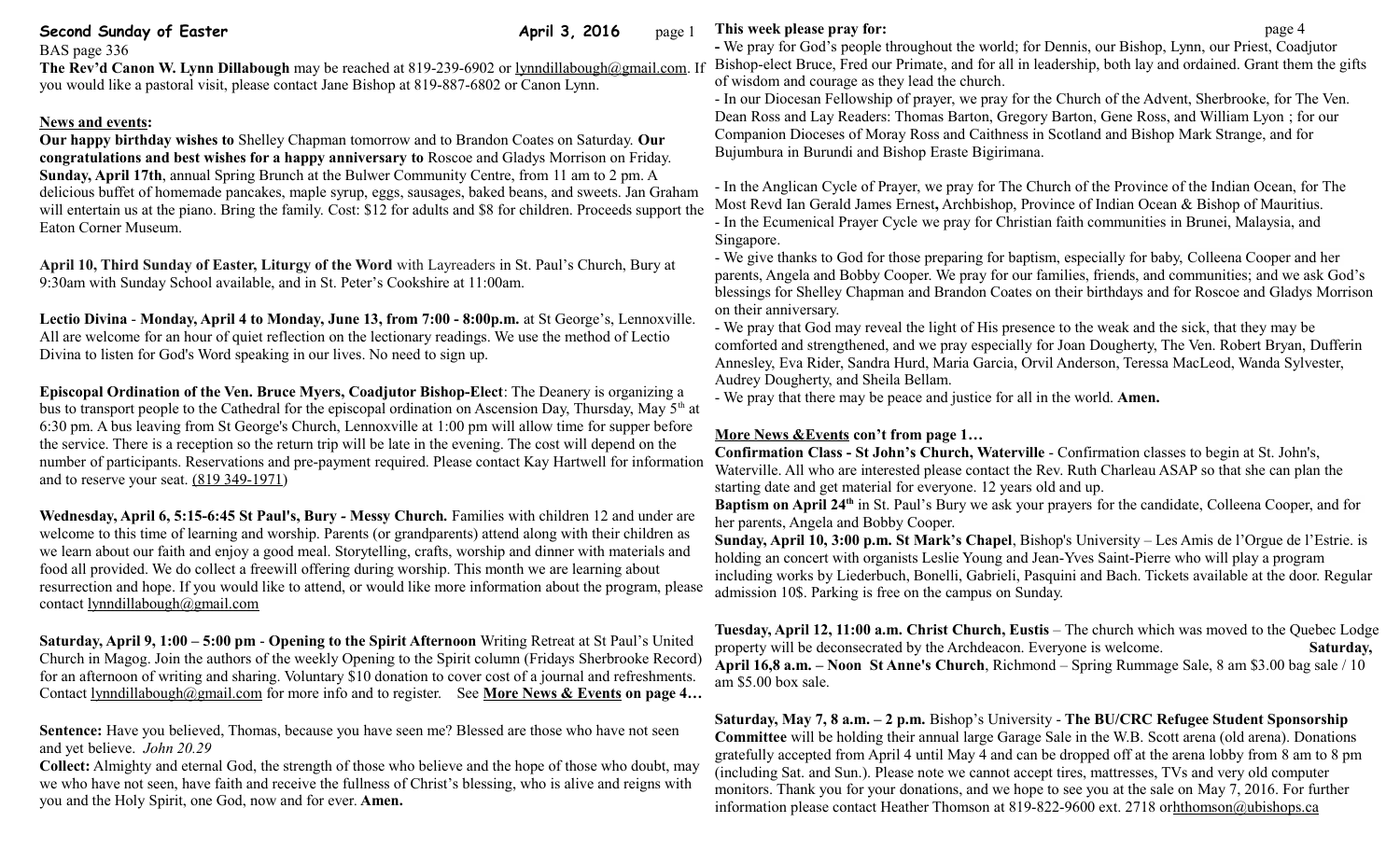## **Readings for Third Sunday of Easter April 10, 2016** (Year C)

**A Reading from the Book of Acts…**Meanwhile Saul, still breathing threats and murder against the disciples of the Lord, went to the high priest<sup>2</sup> and asked him for letters to the synagogues at Damascus, so that if he found any who belonged to the Way, men or women, he might bring them bound to Jerusalem.<sup>3</sup>Now as he was going along and approaching Damascus, suddenly a light from heaven flashed around him.<sup>4</sup>He fell to the ground and heard a voice saying to him, "Saul, Saul, why do you persecute me?"<sup>5</sup>He asked, "Who are you, Lord?" The reply came, "I am Jesus, whom you are persecuting.<sup>6</sup>But get up and enter the city, and you will be told what you are to do."

(The men who were traveling with him stood speechless because they heard the voice but saw no one.<sup>8</sup>Saul got up from the ground, and though his eyes were open, he could see nothing; so they led him by the hand and brought him into Damascus.<sup>9</sup>For three days he was without sight, and neither ate nor drank. <sup>10</sup>Now there was a disciple in Damascus named Ananias. The Lord said to him in a vision, "Ananias." He answered, "Here I am, Lord."<sup>11</sup>The Lord said to him, "Get up and go to the street called Straight, and at the house of Judas look for a man of Tarsus named Saul. At this moment he is praying,<sup>12</sup>and he has seen in a vision a man named Ananias come in and lay his hands on him so that he might regain his sight."<sup>13</sup>But Ananias answered, "Lord, I have heard from many about this man, how much evil he has done to your saints in Jerusalem; <sup>14</sup>and here he has authority from the chief priests to bind all who invoke your name."<sup>15</sup>But the Lord said to him, "Go, for he is an instrument whom I have chosen to bring my name before Gentiles and kings and before the people of Israel; <sup>16</sup>I myself will show him how much he must suffer for the sake of my name."<sup>17</sup>So Ananias went and entered the house. He laid his hands on Saul and said, "Brother Saul, the Lord Jesus, who appeared to you on your way here, has sent me so that you may regain your sight and be filled with the Holy Spirit."<sup>18</sup>And immediately something like scales fell from his eyes, and his sight was restored. Then he got up and was baptized, <sup>19</sup>and after taking some food, he regained his strength. For several days he was with the disciples in Damascus, <sup>20</sup>and immediately he began to proclaim Jesus in the synagogues, saying, "He is the Son of God.") *Acts 9:1-6 (7-20)* 

### **Psalm 30** BAS page 739

**A Reading from the Revelation to John…**<sup>11</sup>Then I looked, and I heard the voice of many angels surrounding the throne and the living creatures and the elders; they numbered myriads of myriads and thousands of thousands, <sup>12</sup>singing with full voice, "Worthy is the Lamb that was slaughtered to receive power and wealth and wisdom and might and honour and glory and blessing!"<sup>13</sup>Then I heard every creature in heaven and on earth and under the earth and in the sea, and all that is in them, singing, "To the one seated on the throne and to the Lamb be blessing and honour and glory and might forever and ever!"<sup>14</sup>And the four living creatures said, "Amen!" And the elders fell down and worshiped. *Revelation 5:11-14*

**The Holy Gospel of our Lord Jesus Christ according to John…** After these things Jesus showed himself again to the disciples by the Sea of Tiberias; and he showed himself in this way.<sup>2</sup>Gathered there together were Simon Peter, Thomas called the Twin, Nathanael of Cana in Galilee, the sons of Zebedee, and two others of his disciples.<sup>3</sup>Simon Peter said to them, "I am going fishing." They said to him, "We will go with you." They went out and got into the boat, but that night they caught nothing.<sup>4</sup>Just after daybreak, Jesus stood on the beach; but the disciples did not know that it was Jesus.<sup>5</sup> Jesus said to them, "Children, you have no fish, have you?" They answered him, "No."<sup>6</sup>He said to them, "Cast the net to the right side of the boat, and you will find some." So they cast it, and now they were not able to haul it in because there were so many fish.<sup>7</sup>That disciple whom Jesus loved said to Peter, "It is the Lord!" When Simon Peter heard that it was the Lord, he put on some clothes, for he was naked, and jumped into the sea.<sup>8</sup>But the other disciples

came in the boat, dragging the net full of fish, for they were not far from the land, only about a hundred yards off.<sup>9</sup>When they had gone ashore, they saw a charcoal fire there, with fish on it, and bread.<sup>10</sup>Jesus said to them, "Bring some of the fish that you have just caught."<sup>11</sup>So Simon Peter went aboard and hauled the net ashore, full of large fish, a hundred fifty-three of them; and though there were so many, the net was not torn.<sup>12</sup>Jesus said to them, "Come and have breakfast." Now none of the disciples dared to ask him, "Who are you?" because they knew it was the Lord.<sup>13</sup>Jesus came and took the bread and gave it to them, and did the same with the fish.<sup>14</sup>This was now the third time that Jesus appeared to the disciples after he was raised from the dead. <sup>15</sup>When they had finished breakfast, Jesus said to Simon Peter, "Simon son of John, do you love me more than these?" He said to him, "Yes, Lord; you know that I love you." Jesus said to him, "Feed my lambs."<sup>16</sup>A second time he said to him, "Simon son of John, do you love me?" He said to him, "Yes, Lord; you know that I love you." Jesus said to him, "Tend my sheep."<sup>17</sup>He said to him the third time, "Simon son of John, do you love me?" Peter felt hurt because he said to him the third time, "Do you love me?" And he said to him, "Lord, you know everything; you know that I love you." Jesus said to him, "Feed my sheep.<sup>18</sup>Very truly, I tell you, when you were younger, you used to fasten your own belt and to go wherever you wished. But when you grow old, you will stretch out your hands, and someone else will fasten a belt around you and take you where you do not wish to go."<sup>19</sup>(He said this to indicate the kind of death by which he would glorify God.) After this he said to him, "Follow me." *John 21:1-19*

**Reflection:** I think there's a lesson in this unusual conversation between Jesus and Peter. I think we are likely to view those who serve on the mission field as the ones who really love God. But in so doing, we discount our ability to do anything significant for God. Jesus told Peter that his love for Jesus was to be channeled through the simple act of tending the flock. And we're all called to "tend sheep." Nothing spectacular. Just a simple task, yet one that will take all the love we have to give. Tending the flock is not just a pastor's calling. It's a calling that belongs to all of us. And in a very real sense, the "flock" that we're called to tend is not limited to the members and friends of our congregation. The "flock" we're called to tend consists of the world of people around us. The people we meet in our daily lives are the "sheep" we're called to tend. And we tend them just like any shepherd tends sheep--we care for them, we value them, and we try to help meet their basic needs. It's a simple task, yet it's one that will take all the love we have to give. I think this is one of the most important ways in which we can share our experience of new life through faith in Jesus Christ. But in order to do that, we may have to change our outlook toward the people we come in contact with every day. Rather than being suspicious or defensive, we may have to try to see them as "sheep without a shepherd" so that we can have compassion for them as Jesus did. It is only then that we can really share the love we have for Jesus.- Alan Brehm

**Chuckle:** Frustrated that their two boys had developed foul mouths from being around kids at school, the father told his wife, "If I used words like our sons, my father would whip me with a belt. I believe that is the only thing that will work with these boys."

Desperate, the mother said, "O.K., we will try that first thing Monday morning."

On Monday morning the first boy came down the stairs for breakfast. He sat down and the mother asked him what he wanted for breakfast.

The boy said, "I guess I want those "blinkety-blank" cornflakes. Without a word, the Father grabbed him and whipped him good with a belt.

The second boy having witnessed the event from the top of the stairs responded when his Father asked what he wanted for breakfast, "I don't know, but I sure don't want any of those "blinkety-blank" cornflakes."